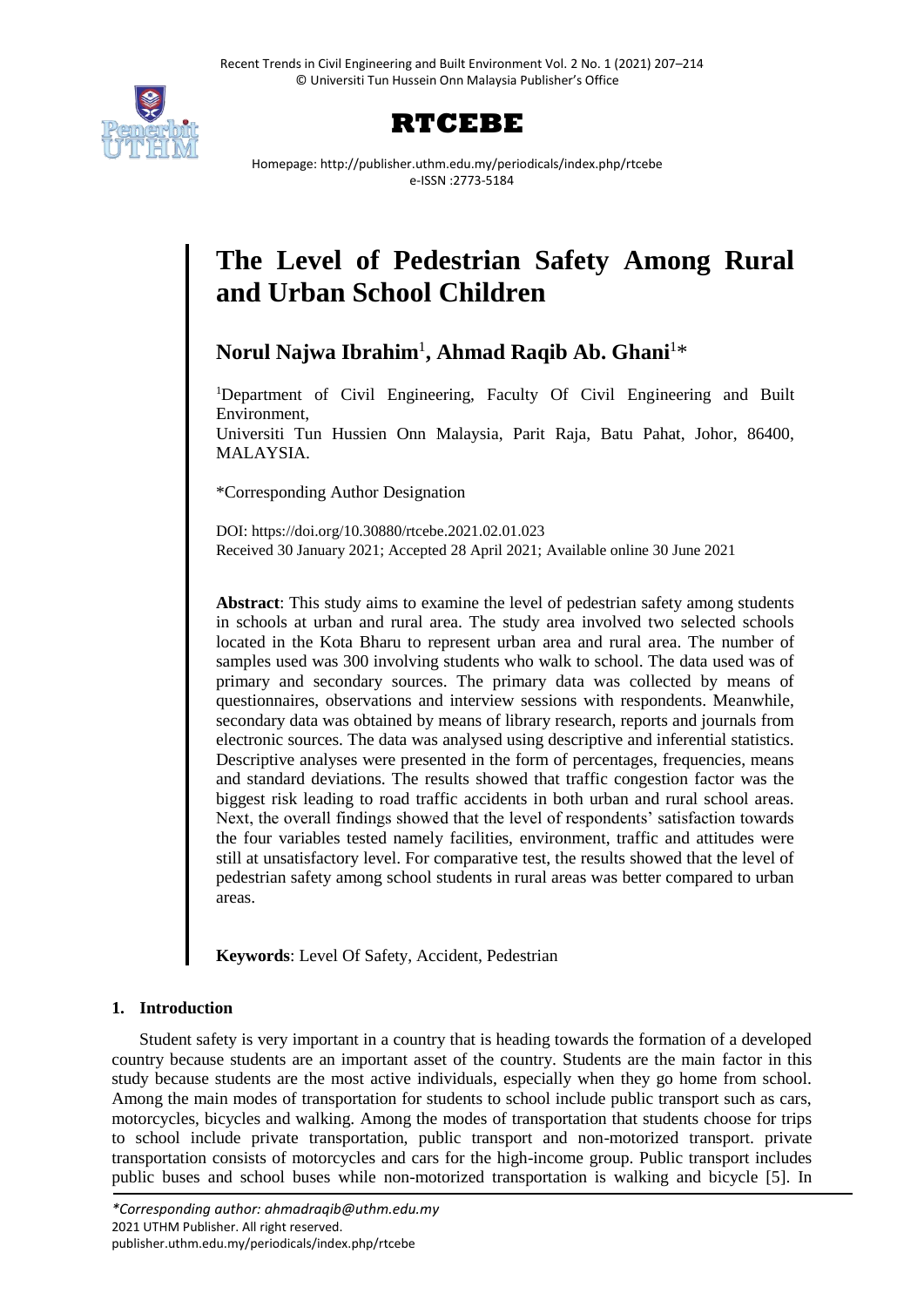addition, the residence of students close to the school also affects students walking and can save costs and travel time to school [8].

#### 1.1 Problem Statement

 Traffic factors affect the safety of students who walk on the way to school. In Malaysia, urban school locations are more at risk for pedestrians to have accidents when compared to schools in rural areas because in urban areas the number of vehicles is higher. Attitude is one of the dominant factors which can pose a threat to pedestrians, especially students because of the attitude of consumers who do not comply with the law namely driving a vehicle above the speed limit set in front of the school, selfishness and not giving priority to pedestrians to cross roads for example like to park vehicles on the shoulder of the road which causes other drivers to fail to detect the presence of pedestrians on the shoulder of the road.

#### 1.2 Objective

The objective is to study the elements that effect the level safety among students walking to school and to assess the level of pedestrian safety between urban schools and rural schools.

## 1.3 Scope of study

 The scope of this study focuses on urban and rural school students in Padang Garong National School and Chicha Menyabong National School in Kota Bharu, Kelantan. Students are a sample in this study consists of various races and religions. Among the methods used are through primary data namely questionnaires, observations and secondary data based on statistical study data.

#### 1.4 The important of study

 The results of this study to extent some guide the government to make improvements so that the level of student safety is improved and can cross the journey safely while using road transport. This study was conducted to find out in depth about the level of safety of school students when using transportation as well as students' understanding of the law and their concerns when using vehicles will result in a high level of safety for students during the process of going to and from school. This study is important to the authorities and the school. Examples of authorities refer to the Royal Malaysian Police (PDRM), Ministry of Education Malaysia (MOE), Road Transport Department (JPJ) and others.

## **2. Method**

#### 2.1 Study Design

 This study is a process to identify the problems that occur by understanding the problems encountered as well as finding solutions to address the problems. The objectives, scope of the study and the location of the study should be given a detailed explanation so that the goals of the study can be achieved. In addition, the selection of location selection is important to obtain the correct data and have relevance to the study to be done. To collect data required on the specific issue that needed to study, the questionnaire survey found to be appropriate method.

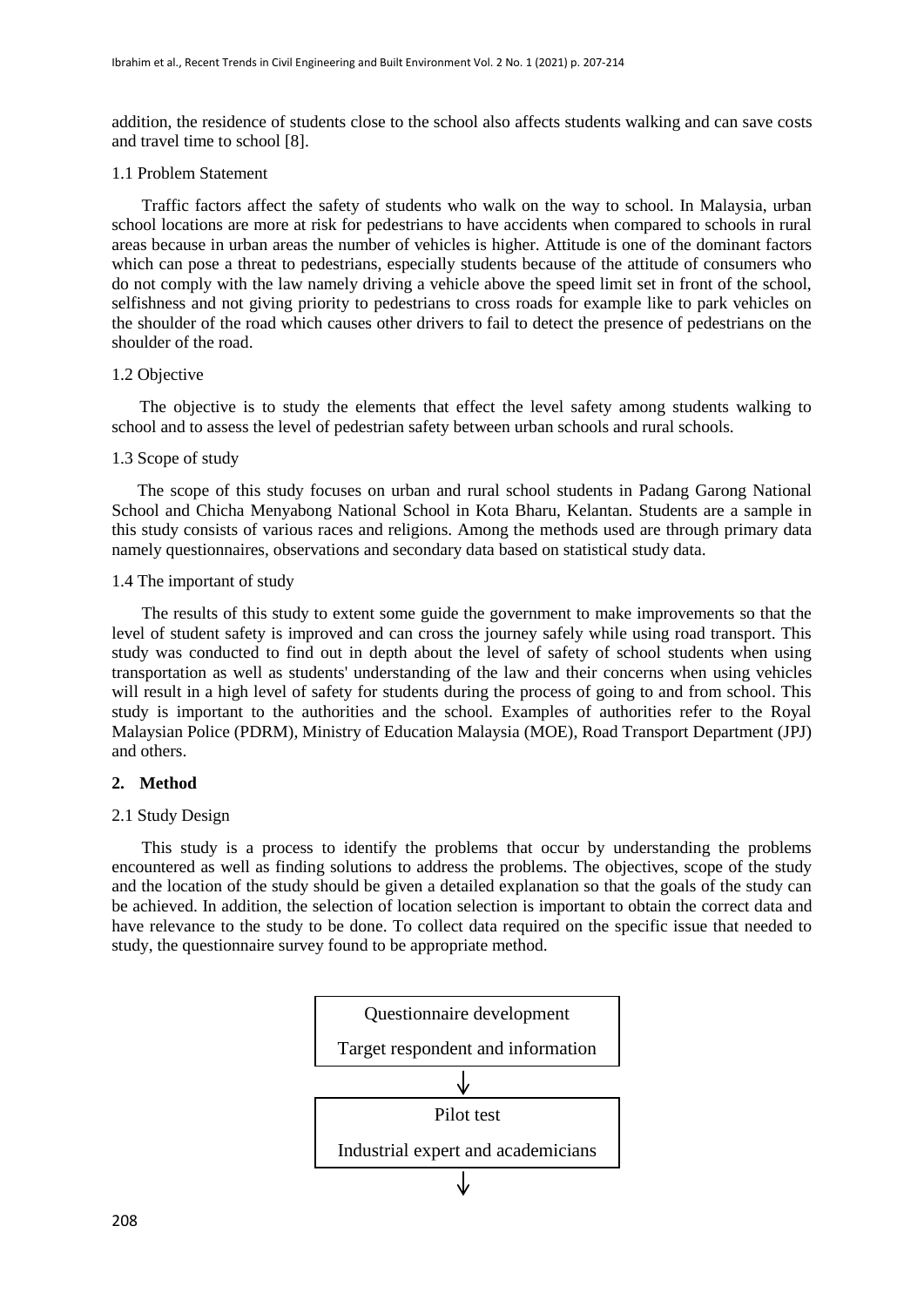

 **Figure 2.1: Questionnaire's survey process**

## 2.1.1 Quantitative Variables

[1] states that quantitative research will be linked to numerical data. This data was collected through questionnaire method. Then, the observed data observed in the field area will be analyzed using SPSS and excel. The quantitative variables will be labeled in numerical values represent the properties associated with the object of the variable. Discrete variables were used in the questionnaire. Discrete variables refer to variables that can only receive one specific value. It has inconsistent real categories and has real boundaries between one category and another. [7] nominal scale questions such as gender, label 1 represents males and label 2 will represents females. Meanwhile, for the ordinal scale, each number represents the level of satisfaction of each study respondent.

## 2.1.2 Qualitative Variables

[7] explains that qualitative research is done to understand a social phenomenon and culture. The description of the data for the qualitative variables is in the form of text so that the researcher can understand an event studied in depth. Qualitative data elements will use interview and observation methods. Data findings will then be presented in the form of text and images. Interviews are a form of qualitative data conducted in interaction between two individual to obtain data directly from the respondents. [4] explained that interviews are complementary to the information obtained through observations conducted in the study area. Face-to-face interview methods were conducted in this study to obtain in-depth information, especially for questions in the form of opinions and views from respondents. Observation methods are also done to collect qualitative data by simply making observations and notes.

## 2.2 Location study

Location study was at Chicha Menyabong National School represent for rural school and Padang Garong Nasional School represent for urban school. For urban school has four lane one way and about 100 meter from school has a roundabout to the city and the road was very busy while for rural school has one lane road and not too busy. This location chosen because this location was chosen to achieve the purpose for which this study was conducted.

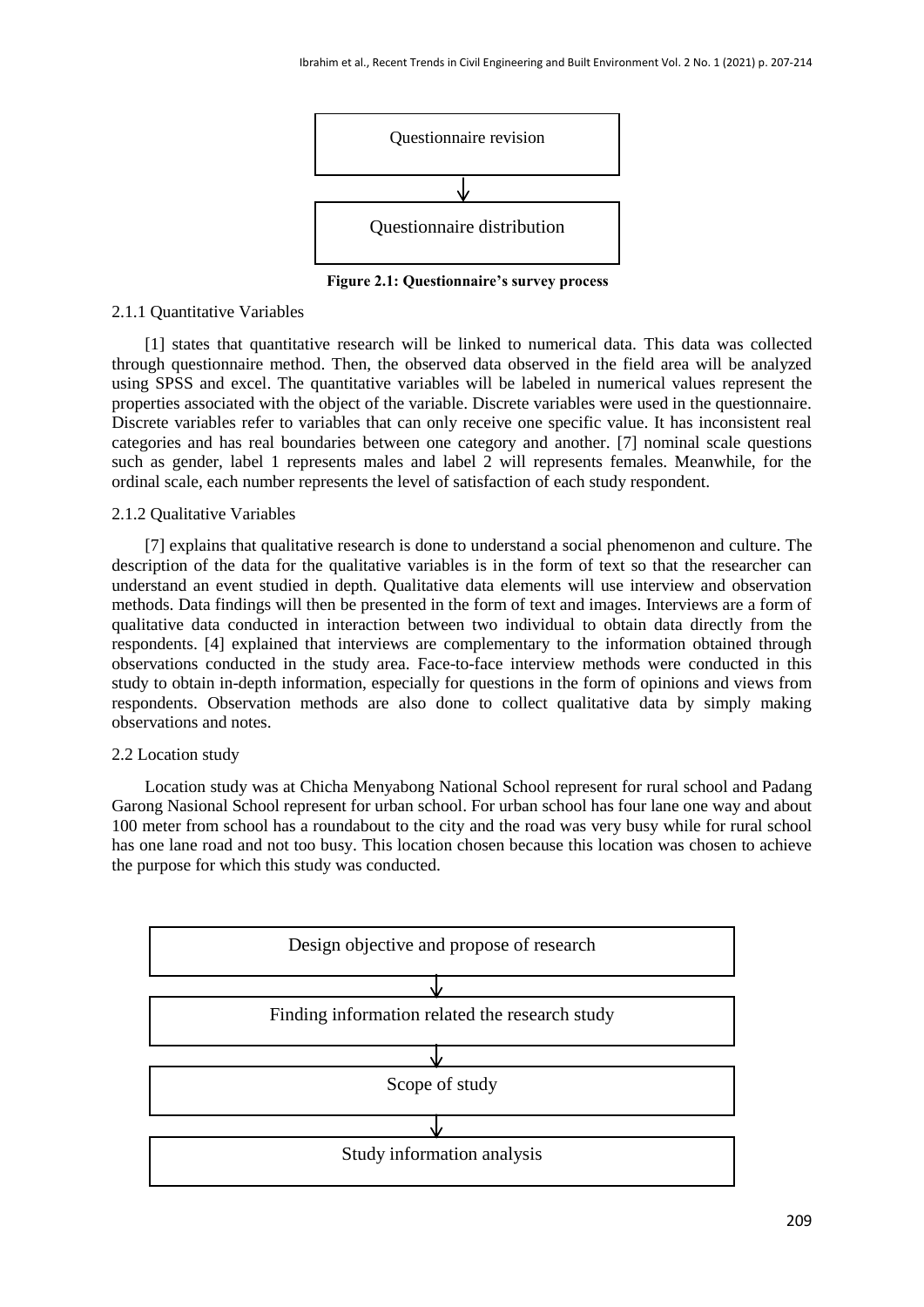

## **Figure 2.2: Flowchart**

## **3. Results and Discussion**

This chapter will discuss the areas and methodology used in the study. Research area study, study design, data requirements, data collection methods, data analysis techniques are discussed in detail in this chapter. Study design using quantitative and qualitative research methods. The data of this study is divided into two, namely primary and secondary data. Primary data were observed through the distribution of questionnaires and observations.The likert scale has been used in this study to gain more tally into the respondents respond and the method used for generate data using excel and SPSS.



## **Figure 3.1: The scale of questionnaire view**

## 3.1 Respondent's view on difficult of crossing

 Based on the graf shows that for urban schools 102 people (68 percent) answered 'Yes' and 48 students (32 percent) answered 'No' while for rural schools 69 people (46 percent) answered 'Yes' and 81 (54 percent) ) people answered 'No'. Views for urban schools show that the percentage of students having difficulty crossing the road is higher while for rural school students the percentage of crossing the road is low which indicates that students do not have problems crossing the road.



**Figure 3.1: Respondents' view on difficult of crossing**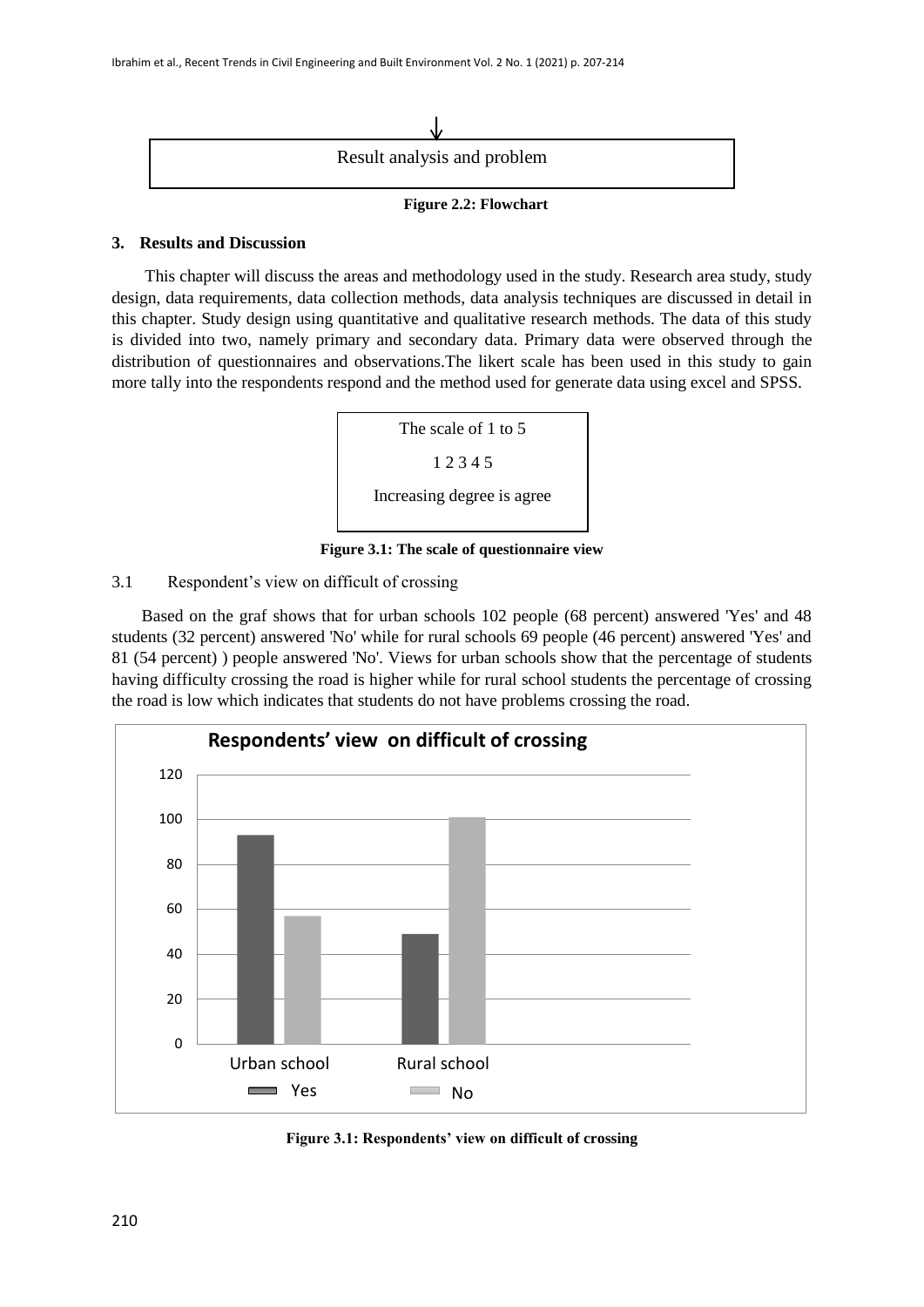The results of the respondents show that both schools have different main factors, namely for urban schools the main factor is traffic congestion as well as wide and intersecting road conditions while for rural schools there is no pedestrian crossing facilities.The results of the observations prove that traffic congestion does not occur only during peak hours but all the time because it is the main route to the city center. At the same time, due to the wide and intersecting road conditions, it is also difficult for pedestrians to cross because the driver will usually bring the car without following the set speed limit and the driver will scramble to change the direction of the road and can cause road use conflicts.



**Figure 3.2: Factor of difficulty crossing the road**

3.2 Respondents' level of satisfaction with the provision of pedestrian facilities

| <b>Table 3.1: Traffic</b> |
|---------------------------|
|                           |

| Traffic                                      | Rural school |           |      | Urban school    |
|----------------------------------------------|--------------|-----------|------|-----------------|
|                                              | Mean         | Standard  | Mean | <b>Standard</b> |
|                                              |              | Deviation |      | Deviation       |
| Traffic<br>condition<br>at peak<br>times     | 1.94         | 0.508     | 2.45 | 0.966           |
| Numbers of vehicles during<br>the peak hours | 1.94         | 0.508     | 1.91 | 0.543           |
| Road user behavior                           | 2.91         | 1.07      | 2.05 | 0.717           |

The level of satisfaction of the respondents to the traffic situation in schools in urban areas as a whole is at an unsatisfactory level. Beside that, the highest mean values in the table for rural school and urban school are represented by traffic conditions during peak hours. Average mean value of 2.91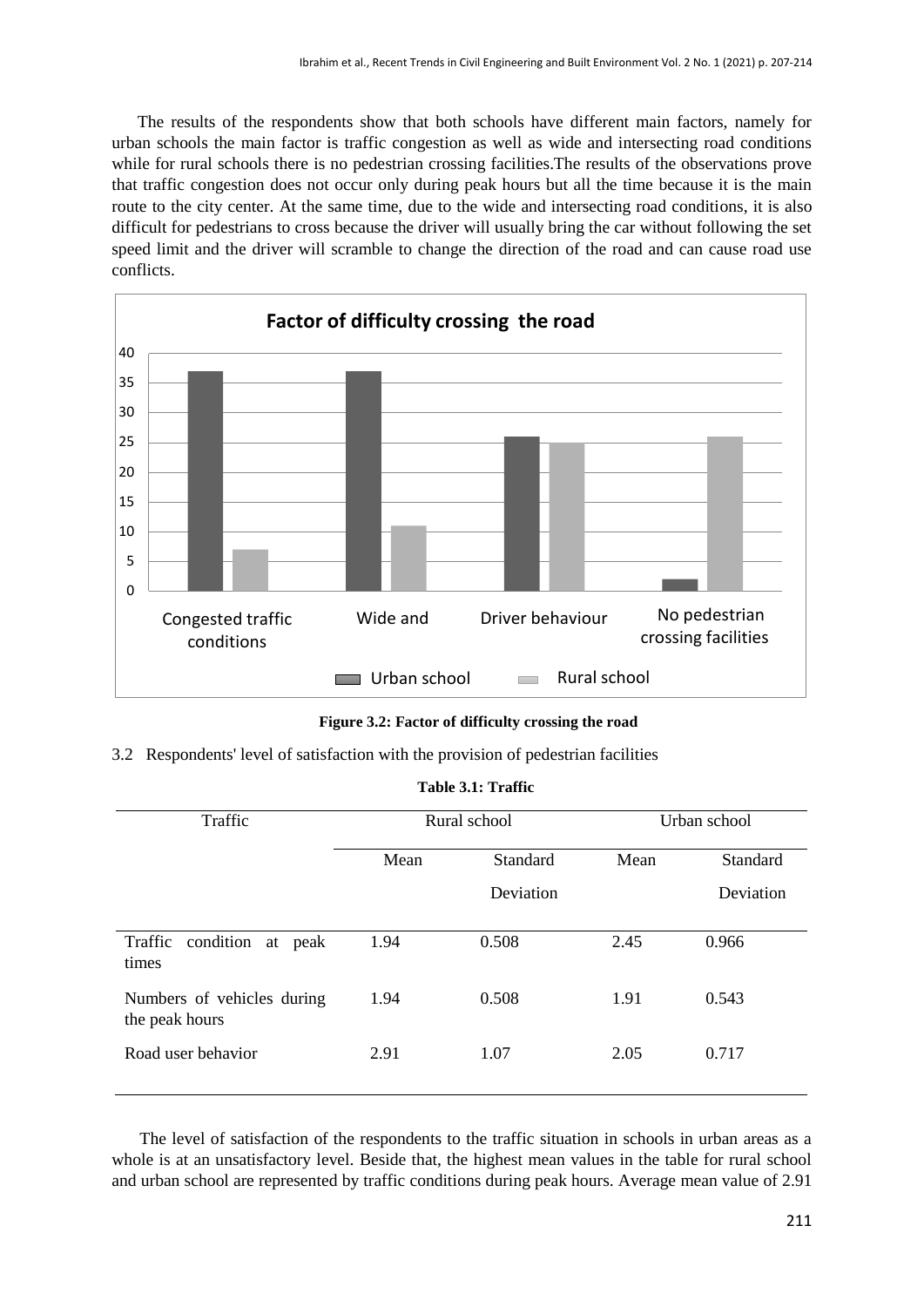with a standard deviation of 1.07 for rural schools. Meanwhile, for urban schools, the highest mean value is represented by the traffic conditions at peak hours also with a mean value of 2.45 and a standard deviation of 0.966.

| Environment                 | Rural school |           |      | Urban school |
|-----------------------------|--------------|-----------|------|--------------|
|                             | Mean         | Standard  | Mean | Standard     |
|                             |              | Deviation |      | Deviation    |
| Neighbourhood condition     | 4.00         | 0.328     | 4.00 | 0.463        |
| Environmental atmosphere    | 3.53         | 1.00      | 3.15 | 1.077        |
| Condition of road structure | 2.89         | 0.942     | 2.84 | 0.942        |

The results of the study of the level of satisfaction of the respondents to the environment in both areas as a whole is at an unsatisfactory level. Next, the highest mean values in table the both schools namely are represented by neighborhood items with an average mean value of 4.00 and a standard deviation of 0.328 for rural schools while for urban schools a mean value of 4.00 and a standard deviation of 0.463. Both of these schools show neighborhood conditions affecting students walking to school and traffic congestion occurs.

| Driver behaviour                             | <b>Rural School</b> |           |      | Urban school |
|----------------------------------------------|---------------------|-----------|------|--------------|
|                                              | Mean                | Standard  | Mean | Standard     |
|                                              |                     | Deviation |      | Deviation    |
| Vehicle speed at school                      | 1.91                | 0.314     | 1.85 | 0.362        |
| Driver's concern for pedestrian              | 2.01                | 0.505     | 2.03 | 0.561        |
| compliance<br>with traffic<br>Driver<br>laws | 2.33                | 0.700     | 2.50 | 0.849        |

| Table 3.3: Driver behaviour |  |  |
|-----------------------------|--|--|
|-----------------------------|--|--|

The results of the study in both schools in urban areas show that vehicles passing through the school area are difficult to give way to students to cross the road, especially motorcycle users. This situation causes pedestrians to have to wait a long time to cross the road.

## **4. Conclusion**

In conclusion, all parties need take action and their respective roles in terms of providing facilities, environment, traffic and aspects of pedestrian behaviour in order to reduce the risk of road accidents to students who walk on the way to school. Based on observations both schools show